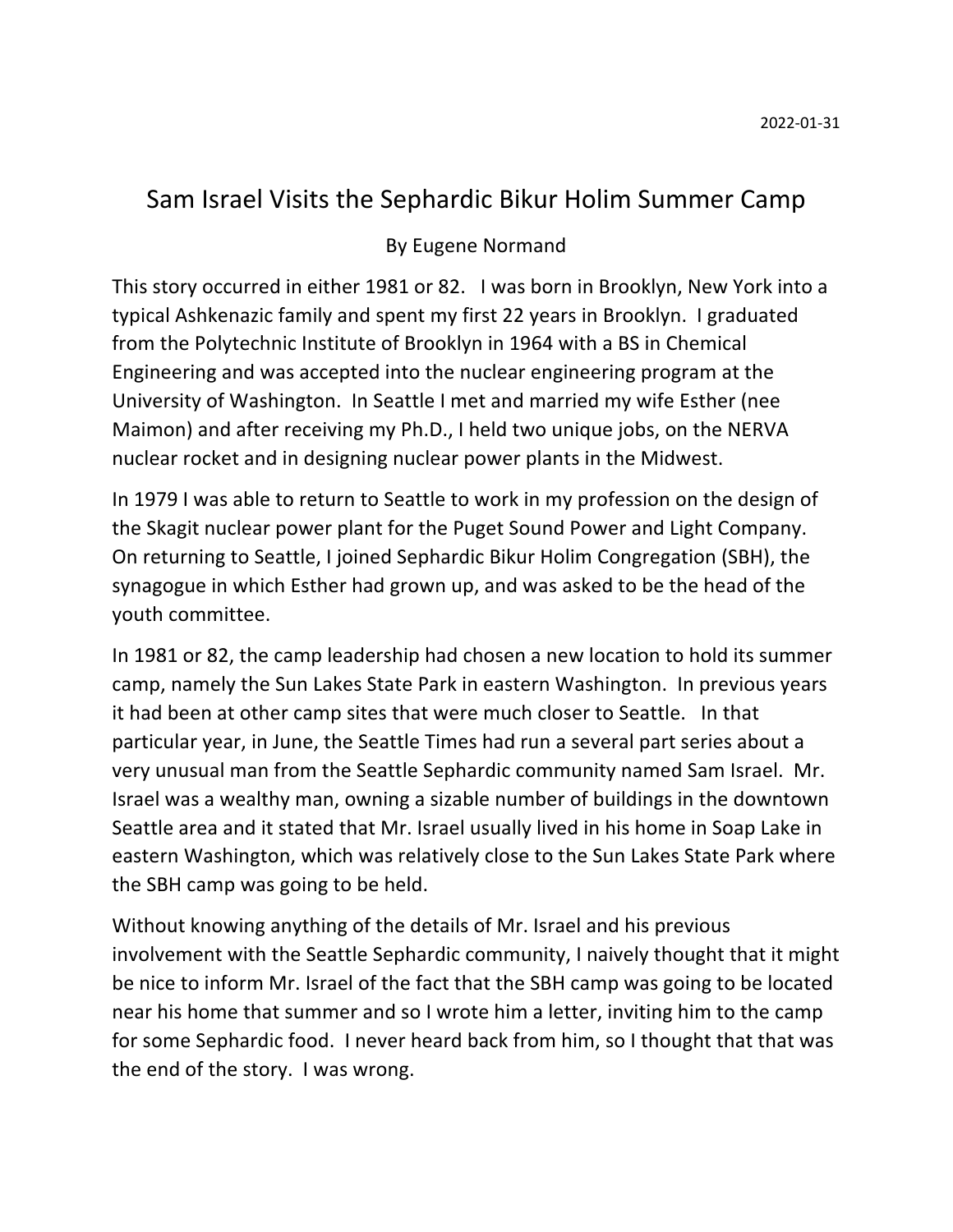It seems that Mr. Israel received the letter, knew where the SBH camp was being held, and decided that it would be a nice gesture on his part to pay the camp a visit. He would bring his slide projector and show the campers his elaborate slide show about Israel. He had personally made several trips to Israel and had a full carousel of slides of the country which he liked to show to youth groups. He had done this with non-Jewish youth groups living in eastern Washington, so he knew that the show was well received young people.

Although he had grown up in Seattle, attending Cong. Ezra Bessaroth, he himself was not a religiously observant man. Thus, the day that he decided to visit our camp at Sun Lakes was Saturday, Shabbat. To observant Jews, there are lots of restrictions on what activities can and cannot be performed on Shabbat. Thus, when he showed up with his slide projector, I knew right away that was going to be a problem. However, the bigger problem was that the outer entrance to the camp had been locked and so it was very difficult for an outside person to gain entrance to the camp. This was probably done because it was Shabbat, the day of rest, and no visitors were expected on this day.

Although Mr. Israel had grown up in Seattle, attending Cong. Ezra Bessaroth, the synagogue of the Jews who originated on the island of Rhodes, he himself was not a religiously observant man. Thus, the day that he decided to visit our camp at Sun Lakes was Saturday, Shabbat. To observant Jews, there are lots of restrictions on what activities can and cannot be performed on Shabbat.

Thus, when Mr. Israel showed up with his slide projector, I knew right away that was going to be a problem. The first problem was that the outer entrance to the camp had been locked and so it was very difficult for an outside person to gain entrance to the camp. Thus, Mr. Israel had a problem, he knew that the camp was inside the Sun Lakes campground, but he couldn't get in since it was officially closed. Somehow, he was able to reach someone to let him in. Obviously, if he had contacted me ahead of time, that he wanted to come to see the campers and put on his slide show of Israel, we could have worked out a mutually agreed upon date and time, but he didn't. From what I gathered, Mr. Israel liked to do things one way, his way.

So, there he was, storming in, holding some of his slide projector material, and very upset because it had taken him so long to get in. I quickly realized that this